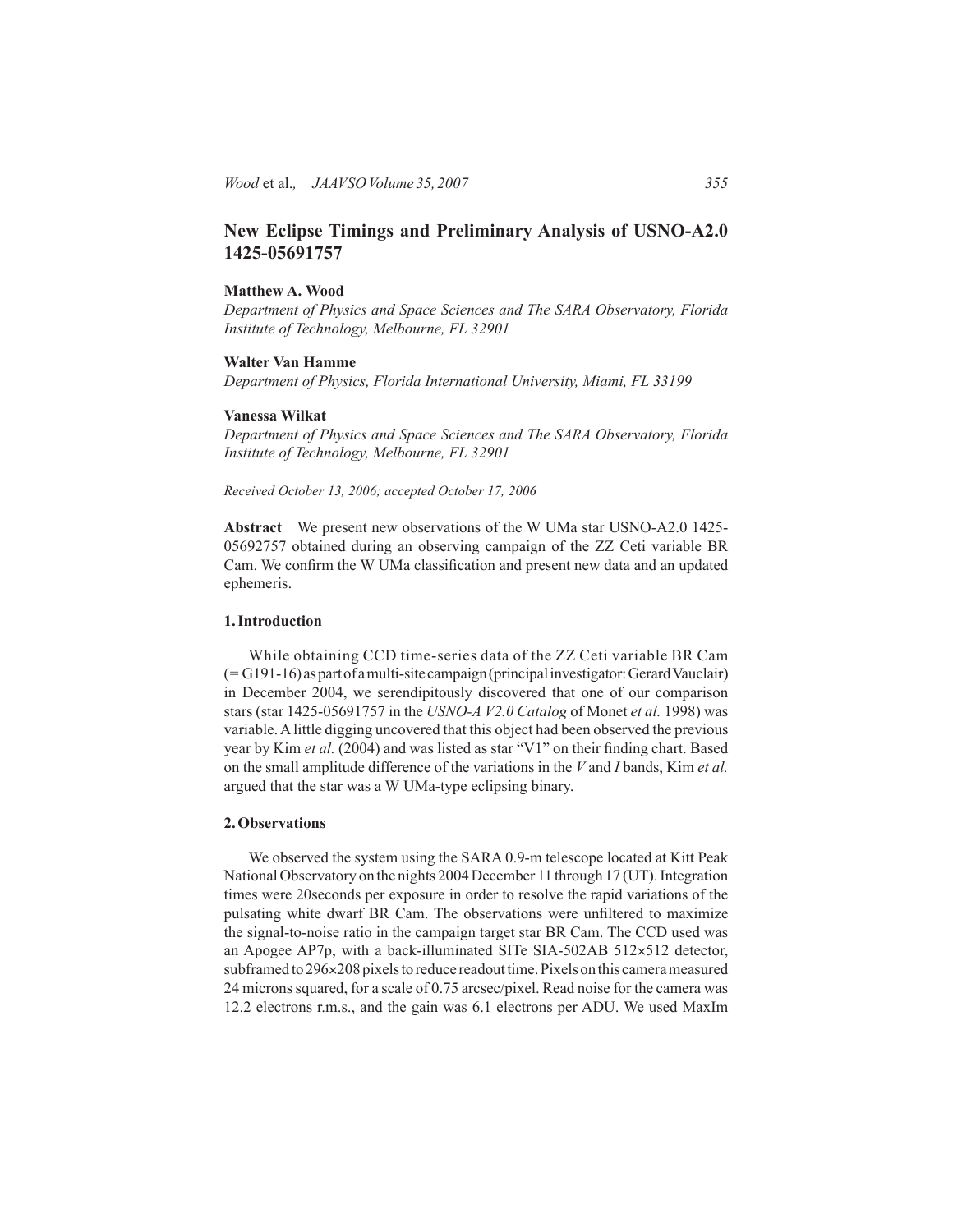DL/CCD to control the CCD camera and to write images to disk. The raw data frames were bias, dark, and flat field corrected using standard IRAF routines. Once the data frames were calibrated, we performed time-series aperture photometry using the external IRAF package ccd hsp written and kindly provided by Antonio Kanaan (U. Federal Santa Catarina, Brazil). CCD HSP automates the field alignment and photometry extraction for time-series CCD data. *[Ed. note: The data may be downloaded from ftp://ftp.aavso.org/public/datasets/jwoodm352.txt]*

#### **3.Results**

We show a sample light curve in Figure 1. The new observational data (HJD, ∆m) are available in the electronic version of this paper. We fitted the light curve with the Wilson-Devinney program (Wilson and Devinney 1971; Wilson 1979, 1994; Van Hamme and Wilson 2003), making some assumptions about the color and temperature of the primary component and the mass ratio of the system. Kim *et al.* (2004) list magnitudes  $B = 16.3$  and  $R = 15.5$ , extracted from the *USNO-AV2.0 Catalog* (Monet *et al.* 1998). Assuming the system to be relatively unevolved, the color *B–R*=0.8 indicates a star of spectral type approximately F4 and temperature approximately 6,700K. Because the eclipses are partial and very shallow, a photometric mass ratio is difficult to determine. Light curve fits of nearly equal quality for different values of the mass ratio can be found, each corresponding to a detached but close-to-contact configuration, with both stars filling 97% (by radius) of their limiting lobes. For all these solutions, the temperature difference between the stars averages 500K, and inclination angles are in the range 45° to 50°. Given the speculative nature of these very preliminary results, we do not list specific solution parameters. We confirm that the light curve of USNO-A2 1425- 05691757 is consistent with that of a close-to-contact or a marginally overcontact W UMa binary seen at low inclination.

Fits to single-night light curves, keeping all parameters fixed and only adjusting the zero-epoch ephemeris parameter, resulted in seven new eclipse timings which we list in Table 1 together with estimated standard errors. The minima were also computed independently with the Kwee and Van Woerden (1956) method, a procedure which essentially yielded the same values for the minima (differences were less than the quoted standard errors). A weighted linear least squares fit of the new minima and those of Kim *et al.* (2004), using weights inversely proportional to the variances of the minima, gives an updated ephemeris of

$$
HJD_{min} = 2452965.22757 + 0.4640995 E.
$$
  

$$
\pm 0.00056 \pm 0.0000052
$$
 (1)

The corresponding O–C diagram is shown in Figure 2. There is no indication of period variability, although the scatter of the two groups of O–C residuals seems large compared to the size of typical eclipse timing errors. In particular, multi-passband photometry is needed to determine colors. A firm handle on the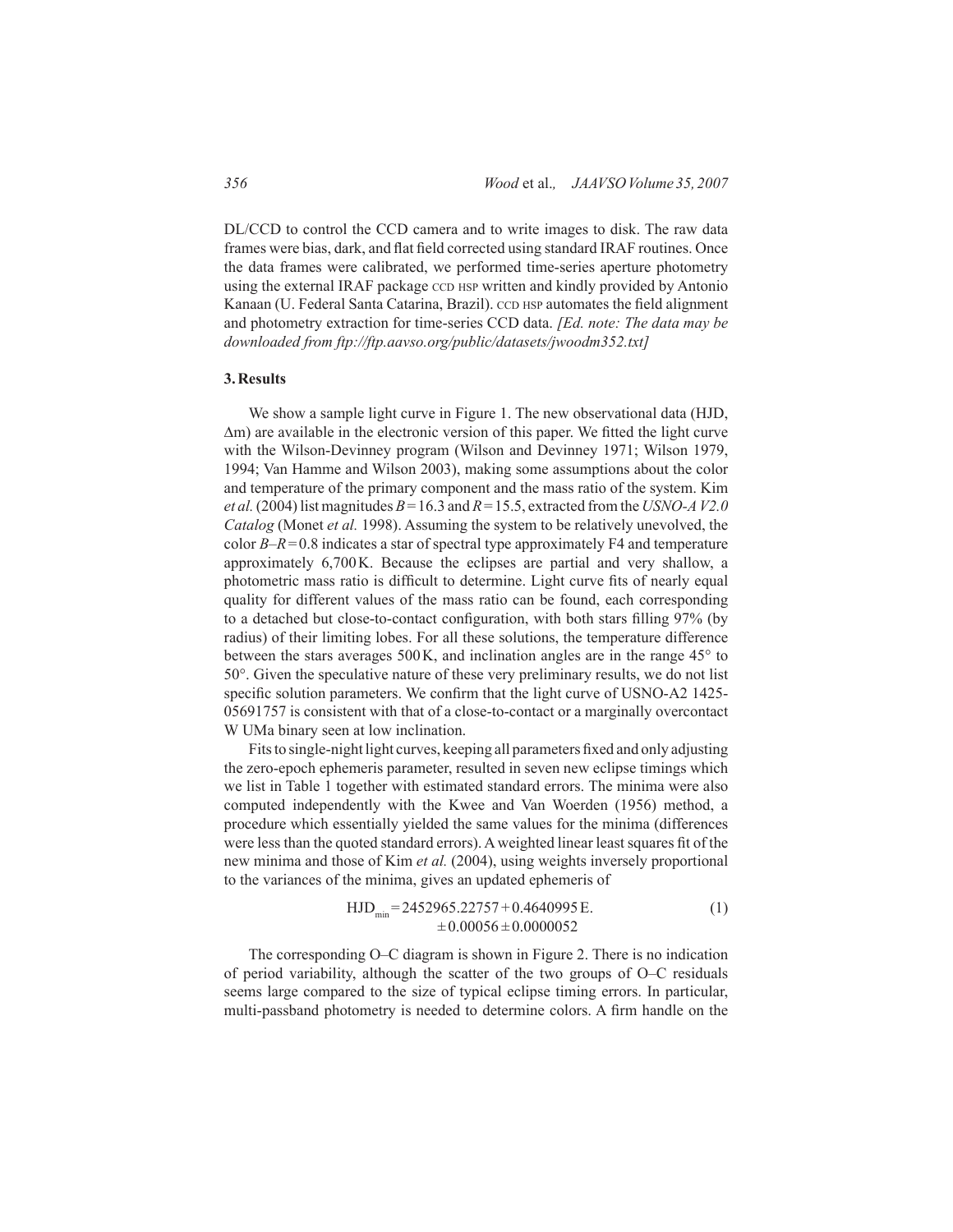mass ratio will require obtaining radial velocities and a large telescope, given the magnitude of this object.

### **4.Acknowledgements**

We are grateful to Gerald Handler for useful discussions. This work was supported in part by the National Science Foundation through grants AST-0205902 and AST-0552798. IRAF is distributed by the National Optical Astronomy Observatories, which are operated by the Association of Universities for Research in Astronomy, Inc., under cooperative agreement with the National Science Foundation.

## **References**

- Kim, S. -L., Lee, C. -U., Lee, J. W., Lee, J. A., Kang, Y. B., Koo, J. -R., and Vauclair, G. 2004, *J. Korean Astron. Soc.*, **37**, 143.
- Kwee, K. K., and Van Woerden, H. 1956, *Bull. Astron. Inst. Netherlands*, **12**, 327. Monet, D., *et al.* 1998, *USNO-A V2.0 Catalog of Astrometric Standards*, U.S. Naval Observatory, Flagstaff, AZ.
- Wilson, R. E. 1979, *Astrophys. J.*, **234**, 1054.
- Wilson, R. E. 1994, *Publ. Astron. Soc. Pacific*, **106**, 921.
- Wilson, R. E., and Devinney, E. J. 1971, *Astrophys. J.*, **166**, 605.
- Van Hamme, W., and Wilson, R. E. 2003, in *Gaia Spectroscopy, Science and Technology*, ed. U. Munari, ASP Conf. Series Vol. 298, 323.

Table 1. Epochs of minimum light for USNO-A2.0 1425-05691757.

| HJD           | <b>Standard Error</b> | $Epoch*$ |
|---------------|-----------------------|----------|
| 2453350.66399 | 0.00068               | 830.5    |
| 2453350.89555 | 0.00068               | 831.0    |
| 2453351.82648 | 0.00046               | 833.0    |
| 2453352.75026 | 0.00044               | 835.0    |
| 2453352.98459 | 0.00066               | 835.5    |
| 2453353.91067 | 0.00058               | 837.5    |
| 2453356.69420 | 0.00090               | 843.5    |

*\* Epoch is with respect to ephemeris Equation (1).*